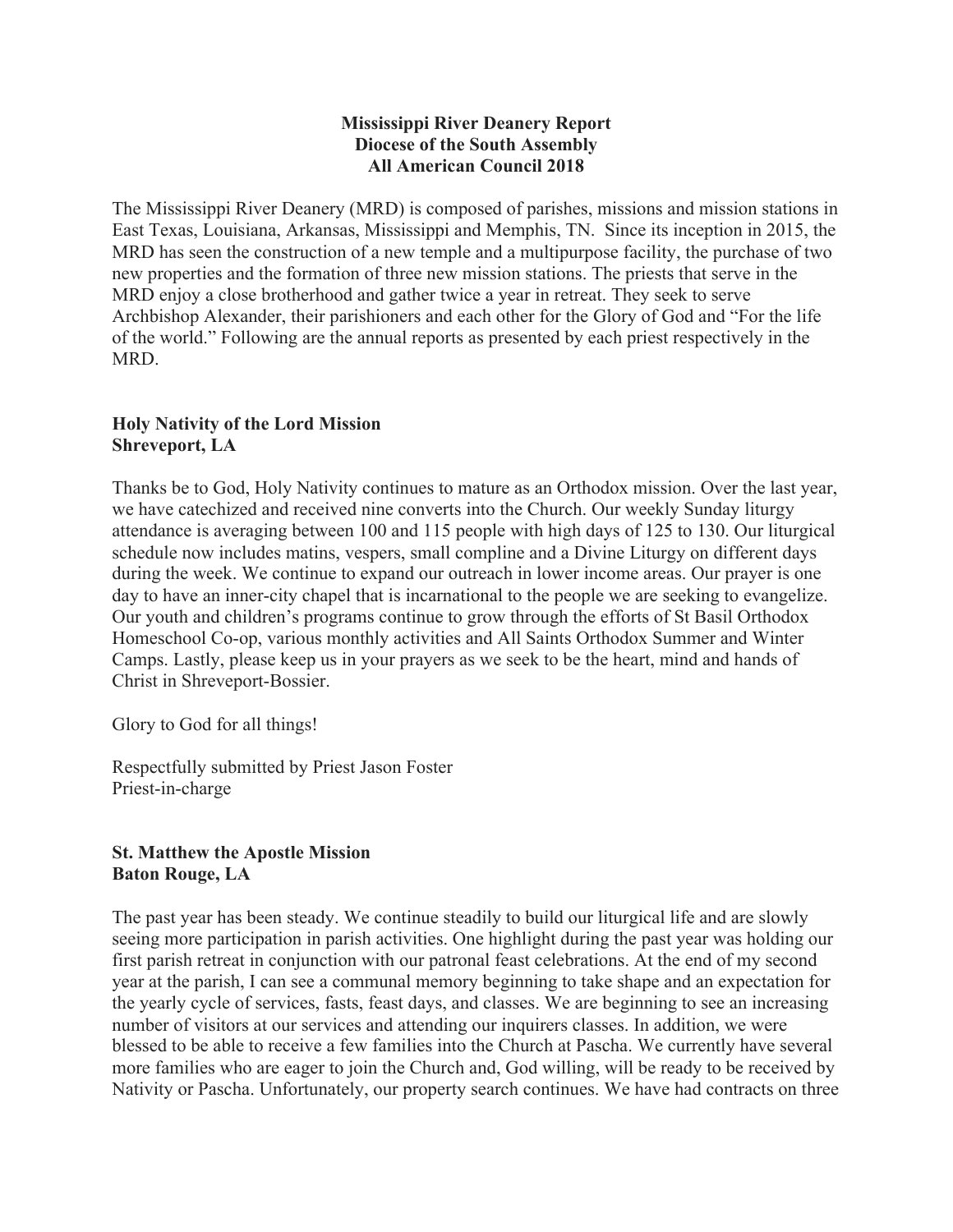properties, none of which have worked out. We continue to search for a suitable property within the city desiring to establish St. Matthew's as the Orthodox presence in Baton Rouge. However, out of necessity, we may need to move the parish outside the city limits where property is more affordable.

Respectfully Submitted by Priest Joshua Trant Priest-in-charge

### **St John of Chicago Mission Rogers, Arkansas**

The mission continues to grow, by the grace of God. We had three Baptisms and nine Chrismations since our last report. We also had a wedding this spring. Our average attendance has been in the 50-60s for the first half of this year.

There were a couple of highlights to the year. First of all, our patronal feast last October was the hundredth anniversary of the martyrdom of our patron, Saint John Kochurov. Along with celebrating the feast liturgically we were able to contact St. John's great granddaughter and great great grandson and record a long conversation via Skype which was edited and played at the festal meal. The conversation, particularly with Tatiana Kochurova, was remarkable. Not only did she give us some historical insights into St. John's life and martyrdom but inspired us to ongoing faithfulness in living out the gospel today as Saint John did so tirelessly a century ago. Following the airing of the video the evening was completed when members of the youth group sang a song they had composed in memory of Saint John. It was truly a wonderful evening.

The second highlight of the year was being awarded the church planting grant by the OCA. The grant comes at a very important time as we seek to become solidified as a parish. It is our hope and prayer that receiving the grant will help us as we continue the life and work of the Church in Northwest Arkansas.

Respectfully submitted by Priest John Wehling Priest-in-charge

# **Holy Resurrection Orthodox Church Clinton, Mississippi**

We have about 75 households who attend to some degree, with average Sunday attendance about 70 people. At our Annual Meeting in January we approved an operating budget of \$11,500 per month. In the spring, we hosted the annual Pastoral Conference of the Diocese of the South in February, with Fr. Patrick Reardon of Chicago as guest speaker. Also, we hosted Paschal Vespers and Feast for the three Jackson area Orthodox Churches. We have commissioned the two remaining murals on our nave side walls, the Women at the Tomb and St. Thomas Touching the Lord, from Fr. Andrew Tregubov of Claremont, NH. Lastly, In March we hosted two sisters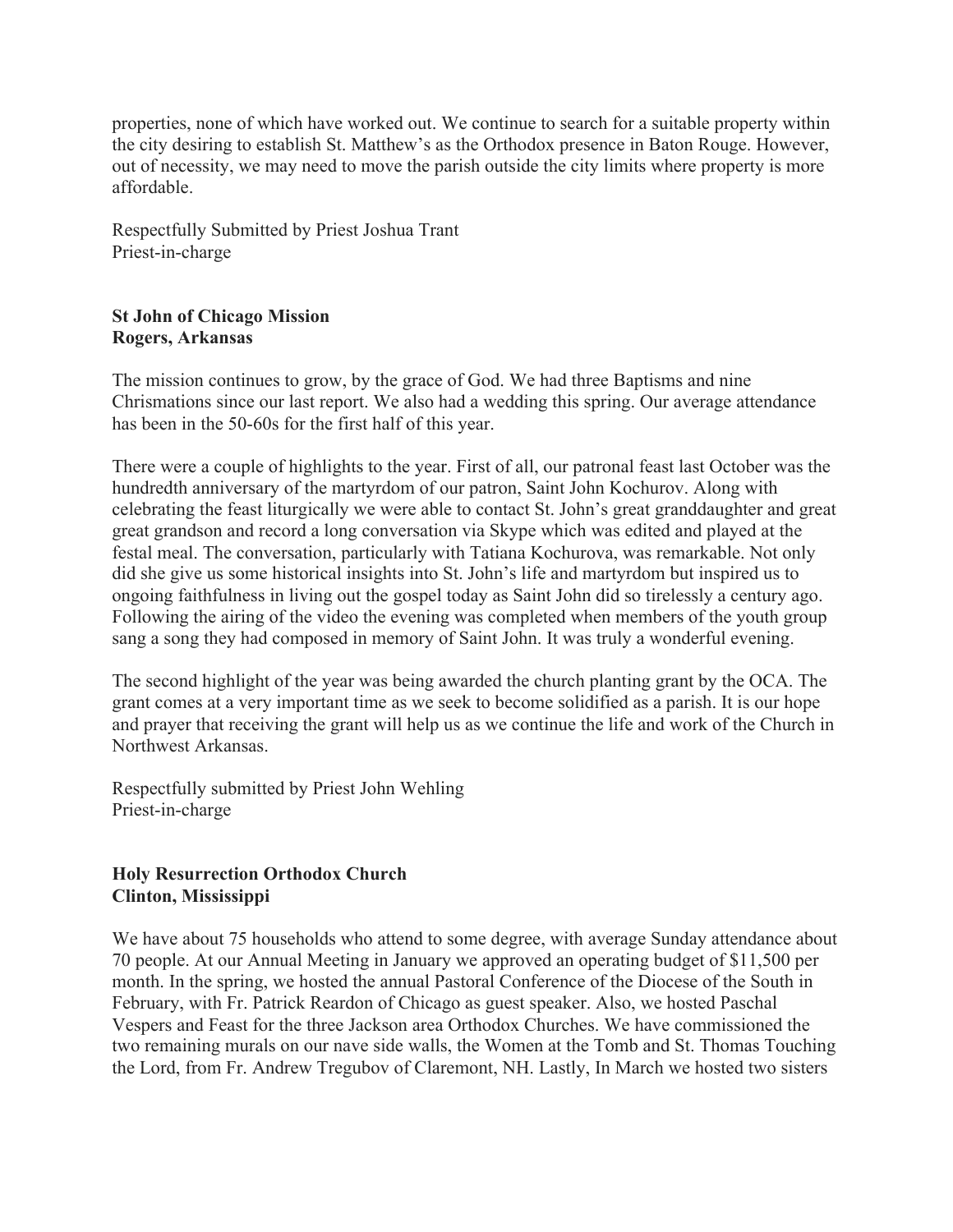from the Convent of St. Elizabeth in Belarus in March and collected offerings for them. We have a member who spends two weeks every summer with another ministry in Belarus.

Statistics thus far in 2018: 5 Baptisms of children; 2 Chrismations of adults; 2 Chrismations of children; 1 Marriage and 1 Burial.

Glory to God for all things!

Respectfully submitted by Archpriest Paul Yerger Rector

#### **Columbus/St Catherine Mission Station Columbus, MS**

The Columbus Mission Station, St Catherine's, celebrated its first Divine Liturgy in their newly acquired temple, a former Church of Science building, on June 16, 2018. Since the purchase of the property, the faithful have been focusing on renovating and beautifying the space for Orthodox worship. They are very thankful for the liturgical items and icons gifted to them by Lori Edwards in honor of her dad, Fr Demetrius Edwards, of blessed memory. At present, the community is meeting weekly for prayer and developing outreach strategies for their area. All things considered, thanks be to God, the mission station is off to a strong and promising start.

May God continue to bless their efforts.

Respectfully submitted by Priest Jason Foster Dean

#### **Christ the Saviour Orthodox Mission McComb, MS**

Christ the Saviour enjoyed the pastoral ministry of Fr. Joseph Towne for approximately one year as he was own loan to us from ROCOR. During his tenure, services were often weekly and the faithful gathered for various events. Over the last year, the mission made repairs to the parsonage and other areas of the property. Unfortunately, Fr Joseph was recalled by ROCOR to serve another parish. Since that time, the faithful have continued to gather and pray. God willing, we will have visiting priests on rotation soon and a permanent pastor in the near future.

Please keep us in your prayers as we seek God's direction for the mission.

Respectfully submitted by Priest Jason Foster (Dean) On behalf of the faithful of Christ the Saviour

## **St. John of Damascus Orthodox Mission Tyler, TX**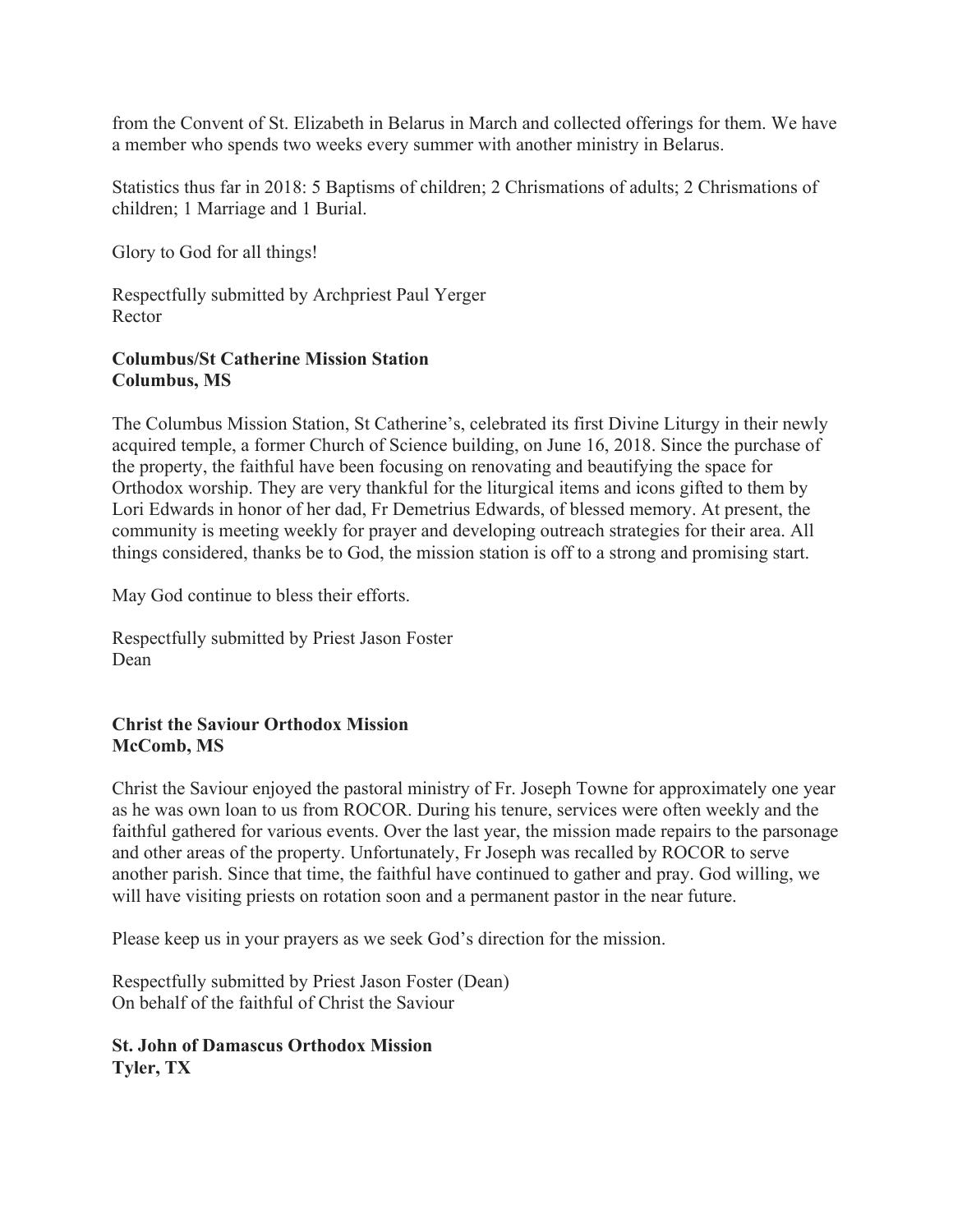This past September Archbishop Alexander made an official parish visit for Sunday Divine Liturgy and tonsured two Readers, Nicholas Heren and Anthony Thomas. Two years after moving in to the new temple we were able to budget the 25% managed debt payment to the diocese in addition to the 10% tithe. Over the past 18 months we have had 27 baptisms and chrismations. We have outgrown our parking lot and temporary hall. The first permanent icon, a deisis on the front of the temple with our Lord, the Theotokos, and St. John of Damascus, was completed in May by Vladimir Gregorienko.

Respectfully submitted by Priest John Mikita Priest-in-charge

# **St. Paisios Orthodox Mission Station Nacogdoches, TX**

The mission station in Nacogdoches continues to meet twice monthly, once during the week for prayer, education, and confession, and one Divine Liturgy on a Saturday. They meet in a space provided by the local Episcopal Church. There are 4 families active at St. Paisios.

Respectfully submitted by Priest John Mikita

# **St. Ephraim the Syrian Orthodox Mission Station Longview, TX**

The mission station in Longview meets at least weekly for Reader's Vespers on Wednesday nights in addition to one Divine Liturgy a month on a Saturday. There are 35 communicants. They meet in a space provided by the local Episcopal Church.

Respectfully submitted by Priest John Mikita

# **Ss George & Alexandra Orthodox Mission Fort Smith, AR**

While there is nothing major to report in regards to our Mission over the past year, one aspect that has been important is stability. As I (Fr Nicholas) have just now hit the one-year mark in Fort Smith, our focus was to ensure that we maintained regularity and "expectation management" for a while before making any major changes. To that end, we have slightly increased our weekly schedule of services, normally serving at least one Vespers and Divine Liturgy during the week in addition to our weekend services and the services for the Great Feasts. Since I am full-time at the Mission, we were also able to fully hold the cycle of services for both Clean Week and Holy Week.

Related to that stability, perhaps, our numbers have also been stable across the boards. We had one baptism, one marriage, and one death in the past year, and our average attendance continues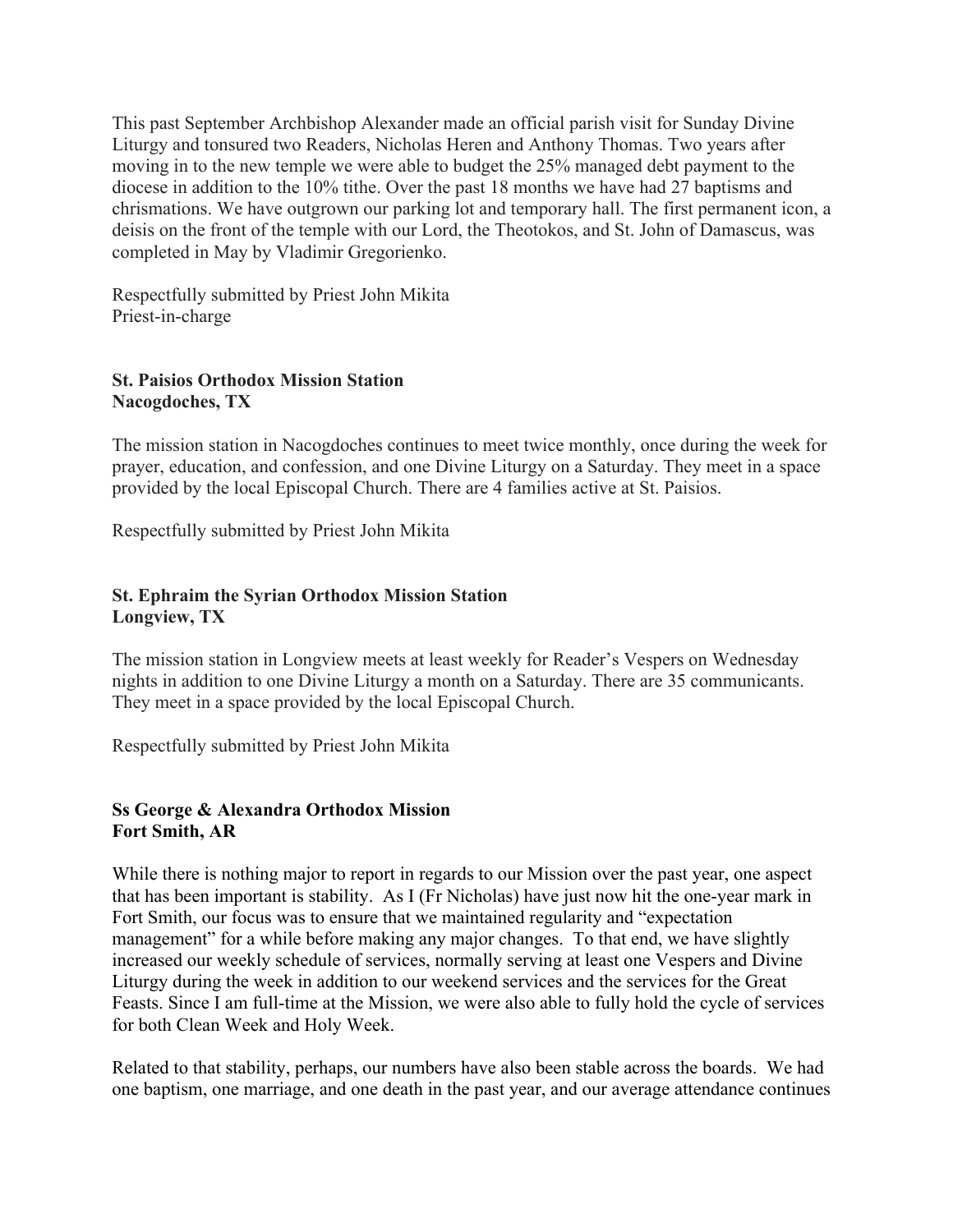to hover around 35-40 for Divine Liturgy and about 12 for Vespers and Vigil. We currently have one catechumen and three inquirers. This stability is true of our finances as well, with our YTD giving within \$300 of where it stood this time last year.

Our Christian Education program is continuing to grow in providing the Catechism of the Good Shepherd, with one catechist returning to St Tikhon's Seminary this summer to receive the second level of training. Overall, our impressions of the program are positive, although there is still a great deal of work to be done in "translating" some of the lessons from a Roman Catholic milieu into an Orthodox one.

We are continuing to investigate ways to improve our buildings and grounds, particularly our parish hall. In December, we formed a building committee to begin the process of finding the most cost-effective method of moving forward. We have not yet begun a formal campaign, as we are still in the process of inspecting our current building to see if it is salvageable, or if we will need to start with new construction.

By the time this report is presented, we will have sent four youths and one chaperone to All Saints Summer Camp. As of this writing, all of them are excited to go again this year, and look forward to the experience. God willing, next year Fr Nicholas' schedule will allow him to participate.

We continue to look for effective, meaningful ways to reach out to the local community. Orthodoxy is barely recognized, much less understood, in Fort Smith, and we need to identify and employ specific targeted methods if we are to grow here.

We continue to pray for Fr John Maxwell as he continues his fight with cancer, and we would ask you to remember him in your prayers, too.

Respectfully submitted by Priest Nicholas Roth Priest-in-charge

#### **St. George Orthodox Church (formerly St. Seraphim) Memphis, TN**

We celebrated our one year anniversary at St. George on March 15, 2018. Thankfully, 15 former members of St. George Greek Church are still with us and serving the community. A summary of our statistical data is as follows:

Voting members-38; New members-10; Voting members no longer with us-1; Average Sunday Attendance-45; Average Great Vespers attendance-4; Total parish (active/infrequent/seekers)- 107; and Attendance for Pascha 2018-87

This past year was very active in various ways. ABP ALEXANDER visited St. George and served Sunday Liturgy. We had 5 outreach events including hosting the deanery meeting and having a public talk by Fr. Chad Hatfield; having an open house for the community, hosting a